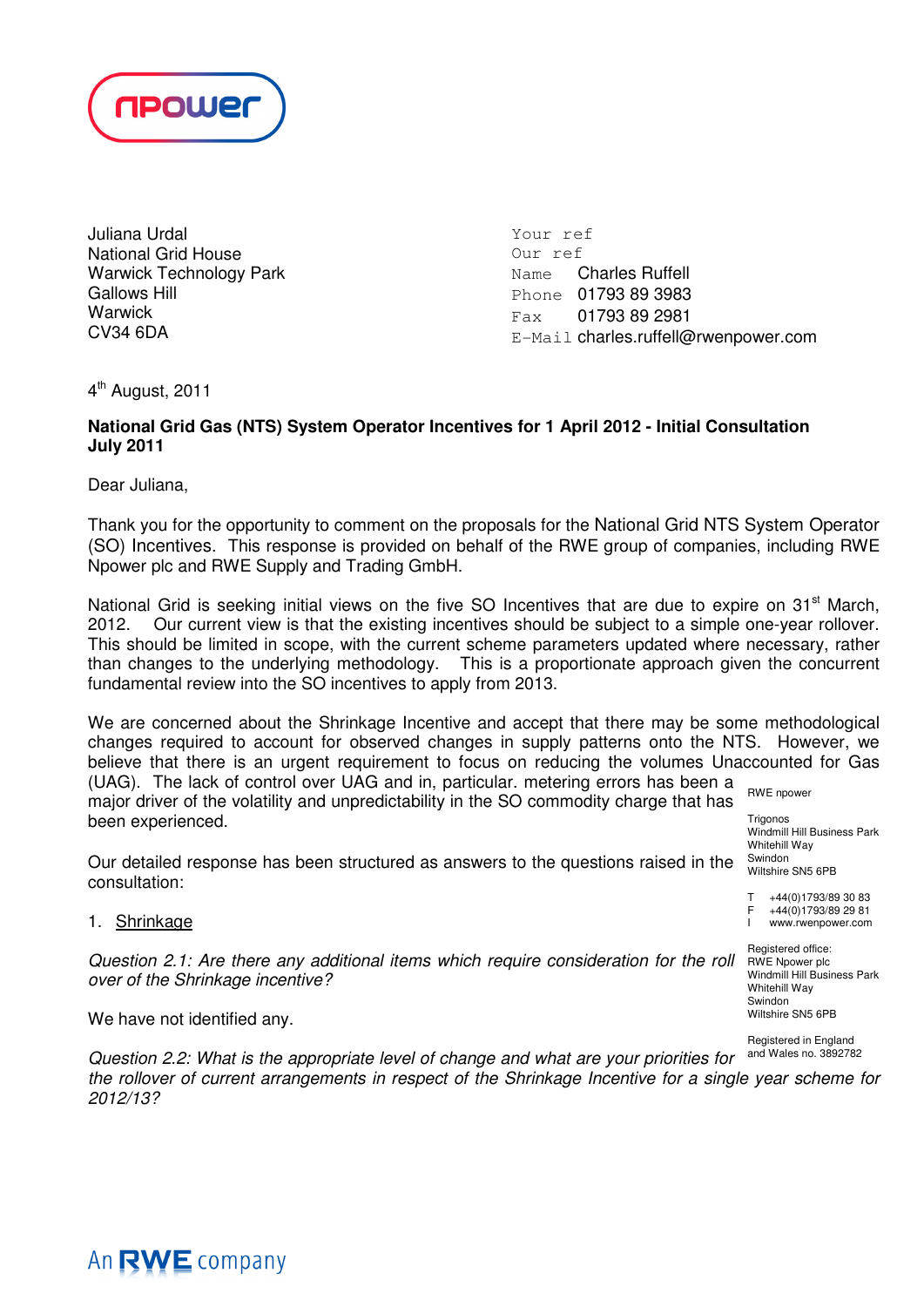We support incremental change. Past good performance against this incentive has been mostly down to favourable price movements between setting the reference price and executing the purchases. It is important that National Grid also focuses on assessing the scope for volume efficiency as well as price efficiency. In any enduring mechanism, the influence of windfall gains/losses should be minimised such that the incentive rewards National Grid for improvements in operating the system.

Question 2.3: Do you consider a review/update of the current CFU model appropriate for a rollover year, or do you believe that a more fundamental review is required? If so what approaches and/or techniques should be explored?

Updating the model is appropriate for the rollover, but may need enhancement beyond 2013 to account for changing supplies and, therefore, flows on the NTS.

Question 2.4: Do you consider TBE base case at seasonal normal demand remains an appropriate supply-demand scenario assumption for CFU target setting?

Yes it remains appropriate.

Question 2.5: Do you believe it is necessary to review the CFU adjuster? If so, should this be an update of the current values or a revision of the methodology itself?

There is evidence that the adjuster appears to be less robust under extreme supply scenarios. Although we agree that it is important to set a meaningful target volume, we support an update of the current values rather than the methodology itself for the rollover.

Question 2.6: Are the latest programmed dates for the installation of electric drive compressors an appropriate basis for the disaggregation of the baseline CFU target into gas and electric target volumes? If not, what do you believe would be the appropriate basis?

The latest programme dates are appropriate.

Question 2.7: In respect of the Shrinkage procurement incentive, do you believe that it remains appropriate for the UAG component of the gas volume target to continue to be based upon net outturn volumes?

We agree that this is appropriate but believe that the control and monitoring of UAG volumes needs to be more proactively managed and that this might require a different form of incentive from 2013.

Question 2.8: Do you believe it is appropriate to maintain the mechanism that enables exclusions (for specific CV risks that cannot be mitigated economically) to be identified within the current incentive structure? If not, how should these risks be accommodated within the incentive structure?

We agree.

Question 2.9: Do you believe that swing is an incremental cost for which there should be an allowance in addition to the benchmark price?

We agree.

Question 2.10: Is the current ex-ante market benchmark approach appropriate for the purposes of a one year rollover? If not, what alternative arrangements do you believe are appropriate?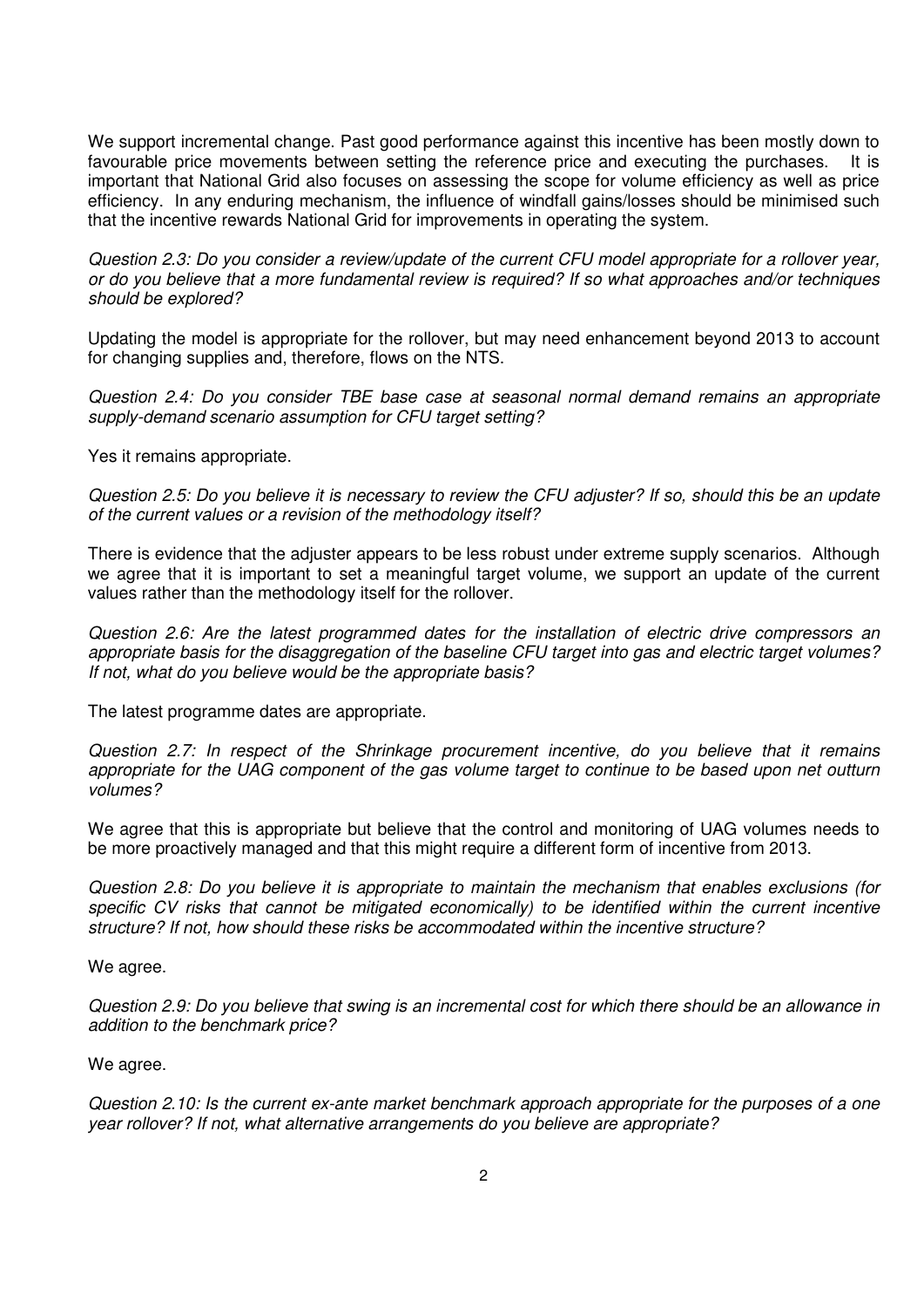We agree that it is appropriate for the rollover, but longer term there should be consideration whether the use of Rough SBU remains the most appropriate proxy for swing cost.

Question 2.11: Do you believe it is appropriate to review the ECRP reference price uplift?

We agree, but National Grid should face incentives to develop a procurement strategy that minimises the need for uplift.

Question 2.12: Do you believe it remains appropriate for the ECRP reference period within the rollover arrangements retain a bias to prompt price?

We agree.

Question 2.13: What do you consider is an appropriate incentive treatment of the TNUoS, DUoS and CRCEES costs?

These should be passed through as National Grid Gas has no direct control over the level of these costs.

Question 2.14: Do you think it is appropriate to have a bespoke environmental dimension to the NTS Shrinkage incentive? If yes, do you believe it is appropriate to review the adjustment for the shadow price of carbon within the 2012- 13 scheme to ensure the appropriate level of interaction with environmental legislation?

It may be provided that any allowance under a bespoke environmental incentive is not duplicated by other elements already within the Shrinkage incentive.

## 2. Unaccounted for Gas (UAG)

Question 3.1: Do you believe that National Grid has a central role in the minimisation of UAG volumes? If not, who do you believe should take this role?

As the primary cause of UAG is believed to be inherent metering tolerances associated with entry and exit meters, National Grid clearly has a role, along with the gas DNs, in managing UAG.

Question 3.2: If you consider that National Grid has a central role to play, do you believe that National Grid should be incentivised to perform this role or should it be subject to a funded obligation?

We believe that National Grid should face strong incentives to monitor and control UAG in a much more proactive manner.

Question 3.3: If an incentive were in place for UAG in 2012/13, what would an appropriate incentive structure be? For example, the current incentive scheme is based upon the absolute volume of UAG in a year.

The current structure should be retained for the rollover year. Changes in the absolute volume of UAG will impact both the level and volatility of the SO commodity charge.

## 3. Demand Forecasting

Question 4.1: Do you support the view that the structure of the current D-1 13:00 Demand Forecasting Incentive remains fit for purpose for incentivising National Grid to provide valued information to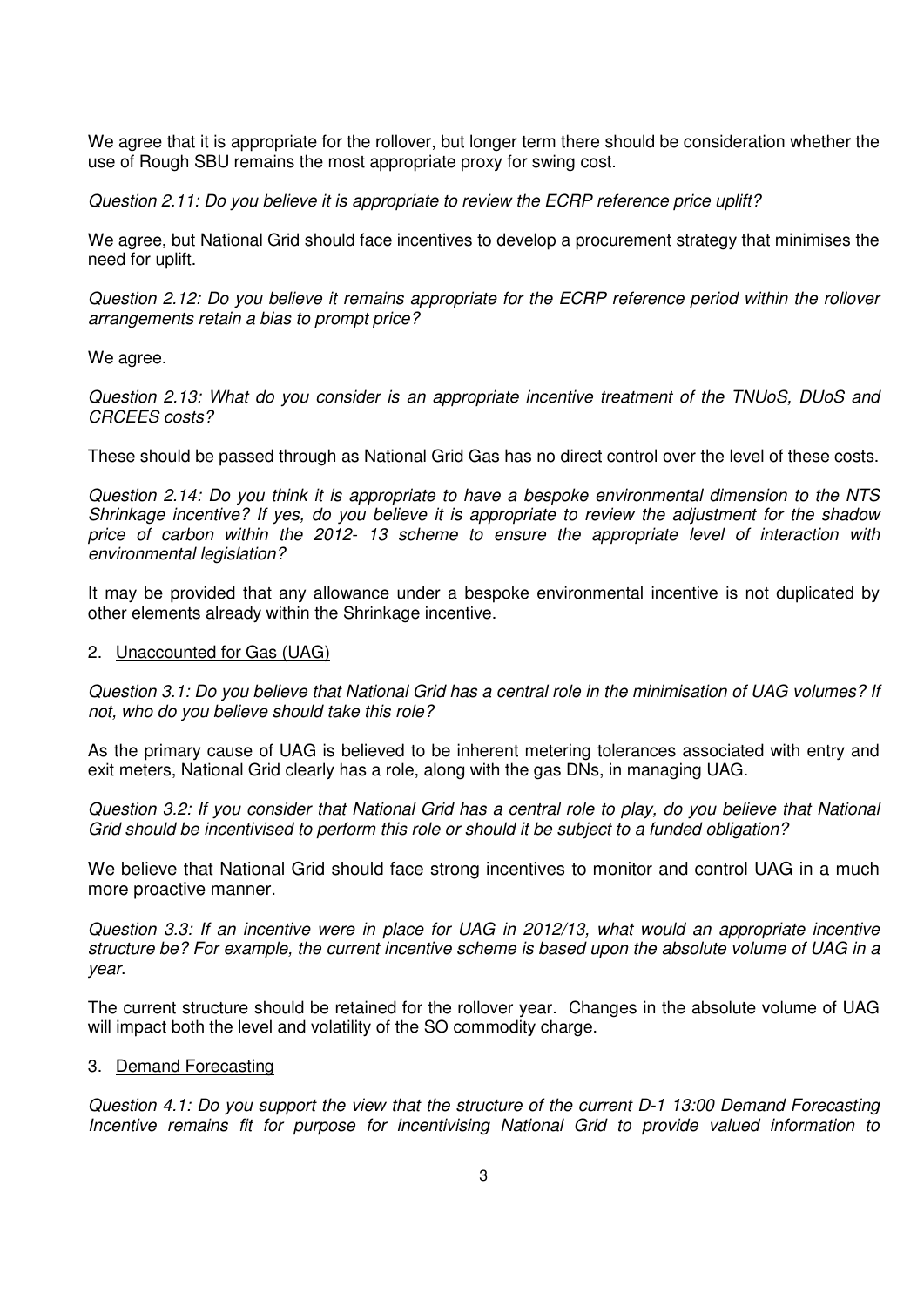customers? If you do not agree with this view, do you have any views as to how the structure could be improved to apply from 1 April 2012?

The current structure should be retained.

Question 4.2: Do you have any views or evidence regarding the volatility of demand in 2012/13? In addition, do you have any views on how this demand volatility will impact the Demand Forecast incentive?

We have no views on this matter, although some of the volatility in Q2 21011 may be due to a combination of the unseasonably warm weather and Bank Holidays.

Question 4.3: If National Grid was able to improve its demand forecasts, how would this impact on your business?

An improved methodology might help to address concerns about possible increased volatility of demand caused by changing flows on the future.

Question 4.4: Do you agree with the analysis we propose to undertake in order to review the annual error target as described in paragraph 140 above? If you do not agree with this proposed approach are you able to state which amendments or additions you consider are appropriate to this analysis?

National Grid should undertake the analysis.

Question 4.5: What value (or relative value) do you place on each of the demand forecasts?

No comment.

Question 4.6: Which of the forecast times do you believe should be incentivised?

The 1300 D-1 forecast is important, although we would like to see an additional forecast for D made earlier on D-1, for example at 1000.

## 4. Data Publication

Question 5.1: What value do users put on the data items that are published under this incentive? In particular we welcome views from small suppliers and large consumers.

The information provides a useful overview.

Question 5.2: Are the current target levels of website availability and timeliness of data publication appropriate?

Yes.

Question 5.3: Do you agree with our recommendation that the structure of this Incentive should not be reviewed for the rollover year in order to allow for a more detailed focus on SO Incentive schemes effective from 1 April 2013?

We agree.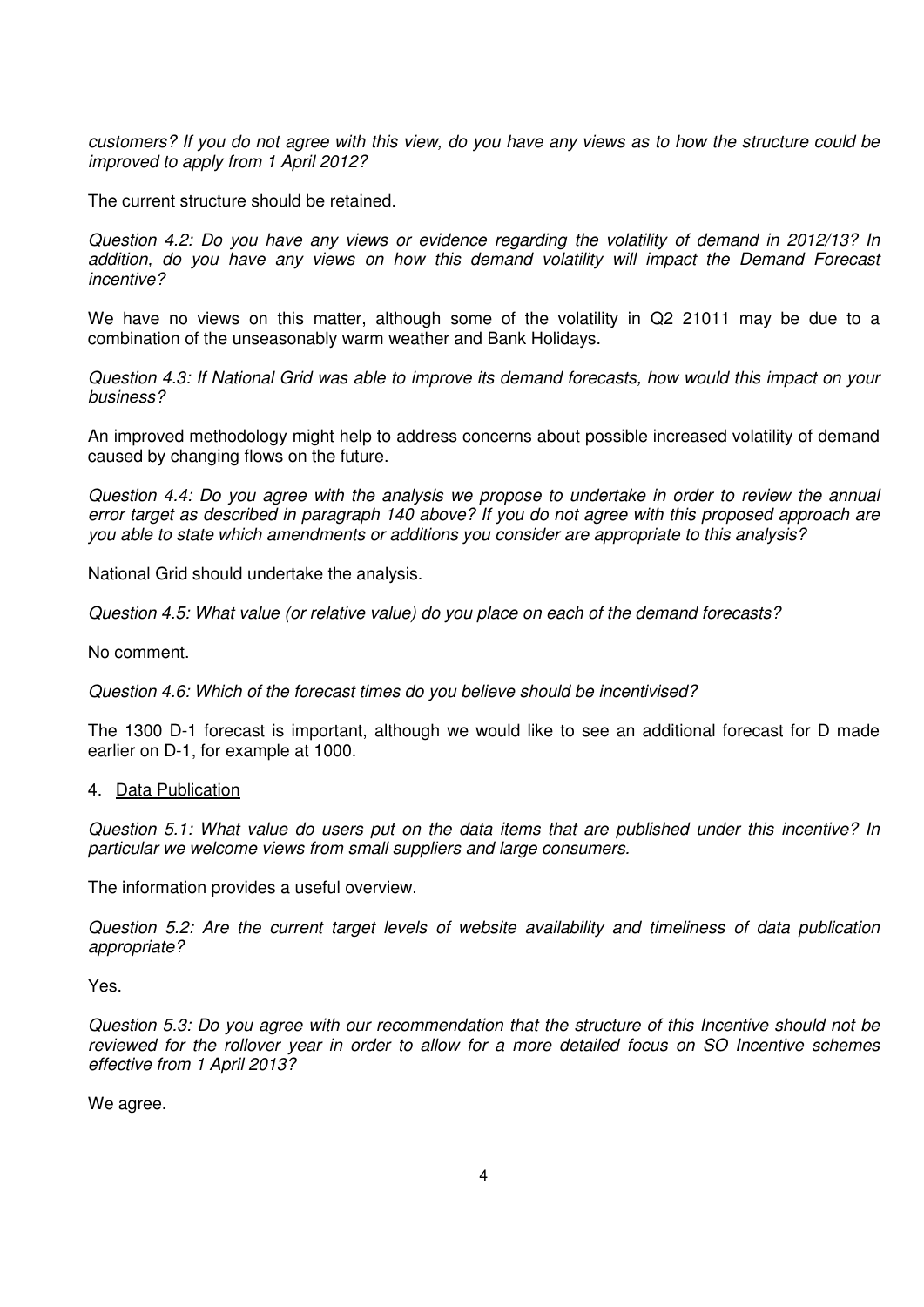Question 5.4: What information, if any, do users consider should be incentivised beyond the existing defined dataset?

We have not identified any additional information at this stage.

## 5. Residual Balancing

Question 6.1 Do you support the view that the structure of the current Residual Balancing Incentive remains fit for purpose in incentivising National Grid to not enter the market where possible and minimise our impact on the market when we do enter? If you do not agree with this view, do you have any views as to how the structure could be improved to apply from 1 April 2012?

The incentive structure reinforces National Grid's role as residual balancer.

Question 6.2: Do you support the view that the target parameters of the PPM should be reviewed?

We support tightening the incentive.

Question 6.3: Do you agree with the analysis we propose to undertake in order to review the PPM target as described in paragraph 183 above? If you do not agree with this proposed approach are you able to state which amendments or additions you consider are appropriate to this analysis?

There is always difficulty in determining cause and effect from any analysis. While we are not opposed to National Grid undertaking the analysis, we still believe that this should not prevent the target parameters being reviewed for April 2012.

Question 6.4: Do you believe that the LPM target parameter should also be reviewed?

We continue to believe that a linepack measure may not be needed, but this is probably a matter for 2013 rather than 2012. For the avoidance of doubt we are not advocating the development of a linepack service to replace it.

Question 6.5: If possible could you provide your views on suitable levels for the residual balancing scheme parameters?

The parameters need to stretch National Grid.

## 6. Information on Incentive Performance

Question 7.1: Is the information provided as summarised above useful?

Yes.

Question 7.2: Is there any further data that could be issued by National Grid to improve the level of information available in respect of SO Incentives?

More timely updates of actual recovery against target recovery.

We hope these views are helpful and if you wish to discuss any aspect of them in further detail, please do not hesitate to contact me.